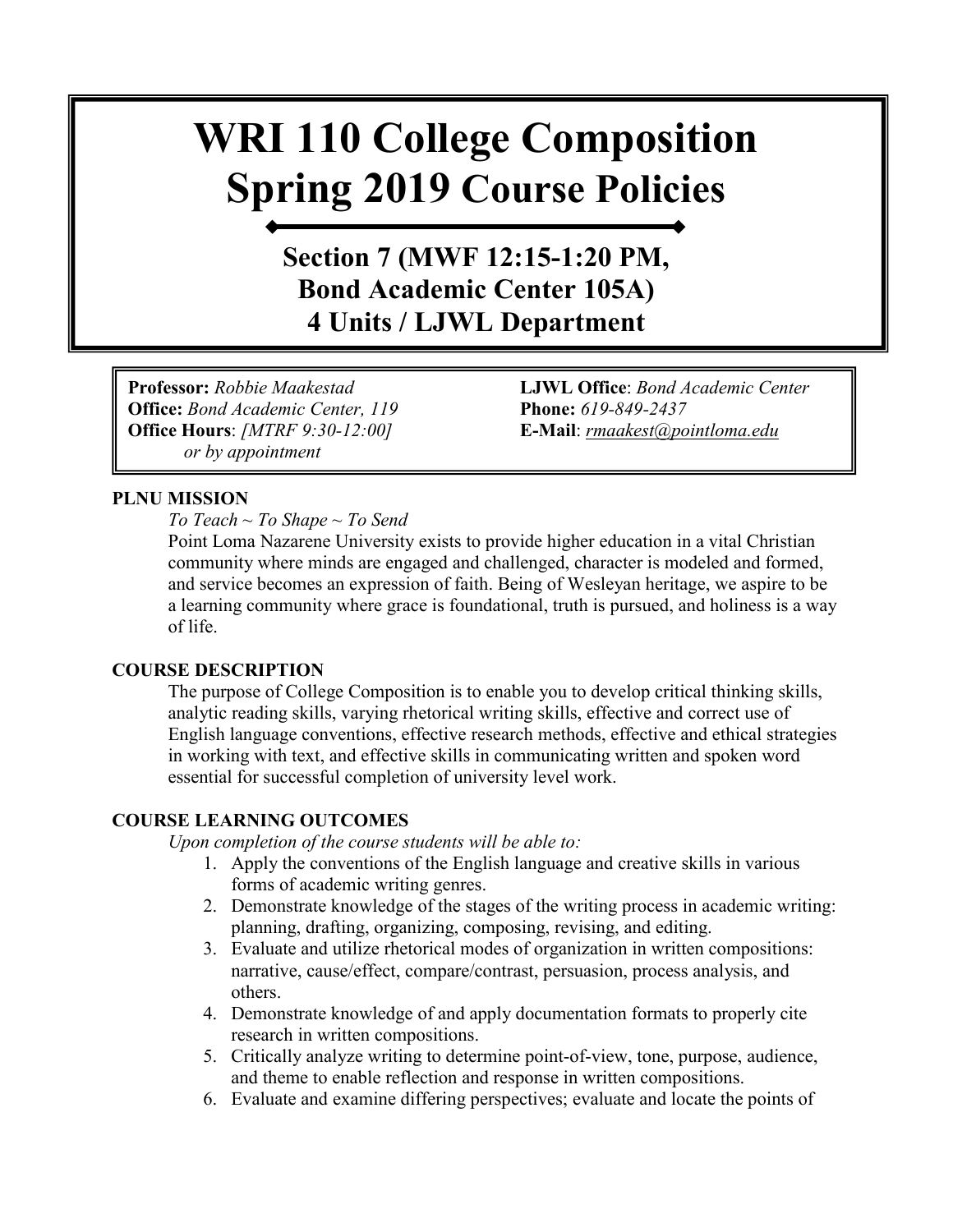agreement and disagreement and the strengths and weaknesses of the argument.

#### **GENERAL EDUCATION**

WRI 110 is one of the components of the General Education Program at Point Loma Nazarene University, under the category of "Developing Cognitive Abilities." By including this course in a common educational experience for undergraduates, the faculty supports the pursuit of personal awareness and skill development, focusing on the analytical, communication, and quantitative skills necessary for successful living in modern society.

#### **REQUIRED TEXTS**

*Everything's An Argument* by Andrea Lunsford, 7th edition: **ISBN-13:** 978-1319085759

Additional readings will be posted to Canvas (you'll need to print these out, read them, annotate them, and bring them with you to class the day they are due).

Please bring a notebook and writing utensil to each class to take notes, as well as the textbook.

#### **COURSE REQUIREMENTS**

#### *Reading*:

Dates for the readings are clearly indicated on the schedule. Complete all reading prior to the class session when the text will be discussed.

*Discussion*:

The success of the course will be directly related to the quality of daily discussions. Each of you must feel comfortable contributing to discussions. And each of you should bring any questions you have about the reading to our attention during the course of our discussions.

#### *Attendance*:

Regular and punctual attendance at all classes is considered essential to optimum academic achievement. If the student is absent from more than 10 percent of class meetings [for this course, that's 4 class periods], the faculty member can file a written report which may result in de-enrollment. If the absences exceed 20 percent [for this course, that's 8 class periods], the student may be de-enrolled without notice until the university drop date or, after that date, receive the appropriate grade for their work and participation. See [Academic Policies](http://catalog.pointloma.edu/content.php?catoid=18&navoid=1278) in the Undergraduate Academic Catalog.

#### **FINAL EXAMINATION POLICY**

Successful completion of this class requires taking the final examination **on its scheduled day**. The final examination schedule is posted on the [Class Schedules](http://www.pointloma.edu/experience/academics/class-schedules) site. No requests for early examinations or alternative days will be approved.

#### **METHODS OF INSTRUCTION**

This class is interactive and activity- and discussion-based. So you'll need to come to class prepared to talk and write about the course readings and contribute to and lead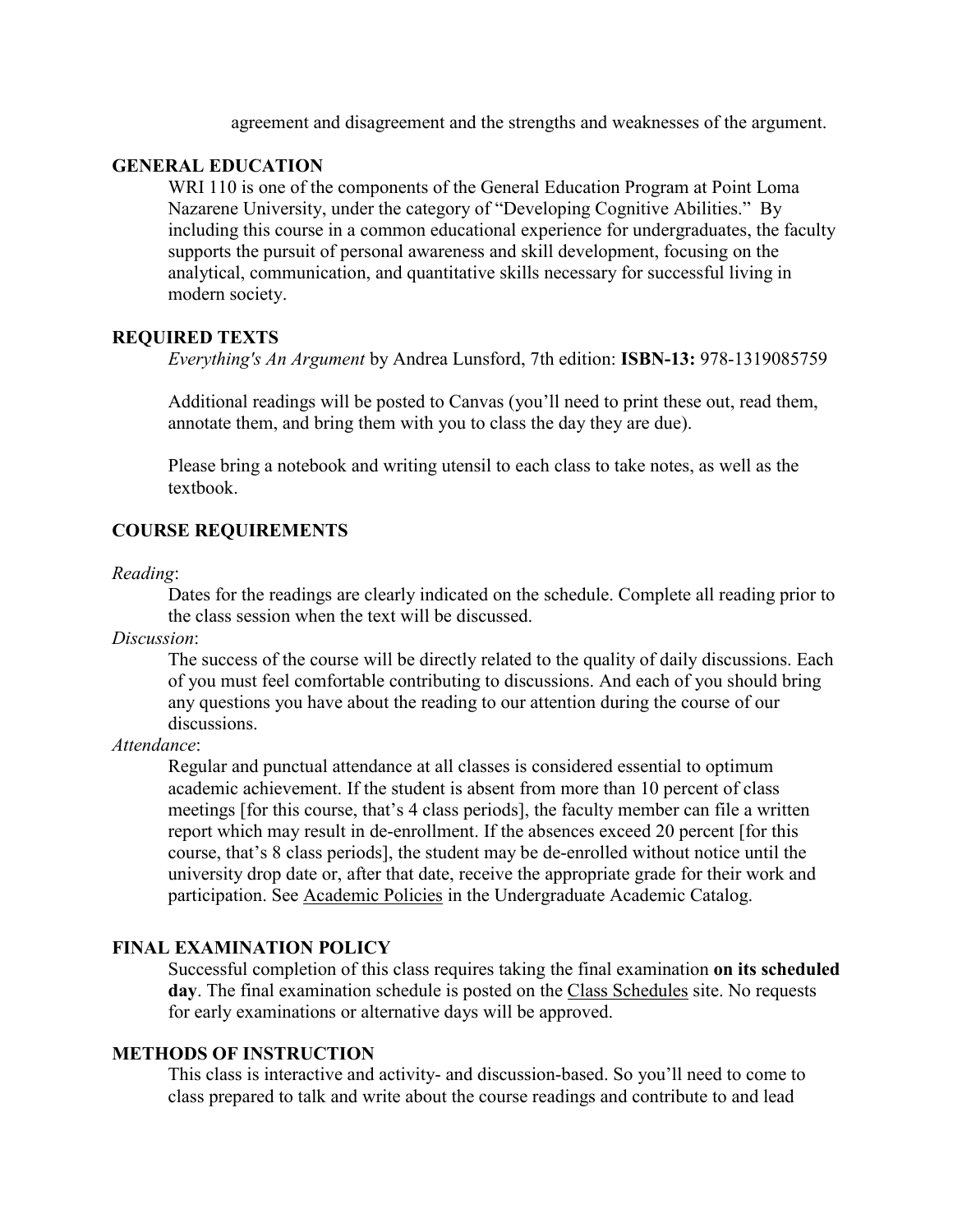discussions, small group activities, and peer reviews. You will not understand what is happening during our classes if you haven't done the reading and you will miss out on valuable perspective and insights from your classmates if you do not attend class. The same goes for the writing assignments: they are designed to increase your understanding of the texts and make class more productive. Students who attend regularly, stay engaged in the class activities, and keep up with all of the assigned reading and writing usually succeed in this course.

# **GENERAL COURSE POLICIES**

#### **CANVAS**

Throughout this course, students will be required to utilize Canvas to post homework responses, receive course grades, and access any changes to the *Course Schedule*. If the *Course Schedule* is updated, students will be notified well in advance, but will need to download the updated schedule which the instructor will post on Canvas.

#### **The Canvas site for this class can be reached through taking the following steps:**

- 1. Open a browser.
- 2. Type [canvas.pointloma.edu.](http://canvas.pointloma.edu/)
- 3. Use your PLNU username and password to log in.
- 4. Find WRI110 on the courses menu. If you do not see it, check "All Courses" to find the course.

#### **PLNU EMAIL**

Students must regularly check their PLNU email account for updates on assignments and scheduling.

#### **RESPECT**

Practice basic respect and consideration toward your peers and professor. Please do not sleep, carry on private conversations, text, or work on assignments for other classes. Students who do so are not actively present in class and will lose participation points.

#### **TECHNOLOGY**

Refrain from using technology during class time unless a classroom activity calls for it to be used. This means cell phones, laptops, iPads, and other electronic devices. More often than not, these create a distraction, rather than being useful. Taking notes by hand has been shown to aid long-term comprehension much more so than typing notes, so by all means, *please take handwritten notes* throughout this class. Use of technology during class will result in lost participation points.

#### **TURNING IN ASSIGNMENTS**

All **major assignments** must be turned in on Canvas *before class on the day they are due*.

All **smaller assignments** must be posted to our class Canvas page *before the start of class on the day they are due unless otherwise specified*.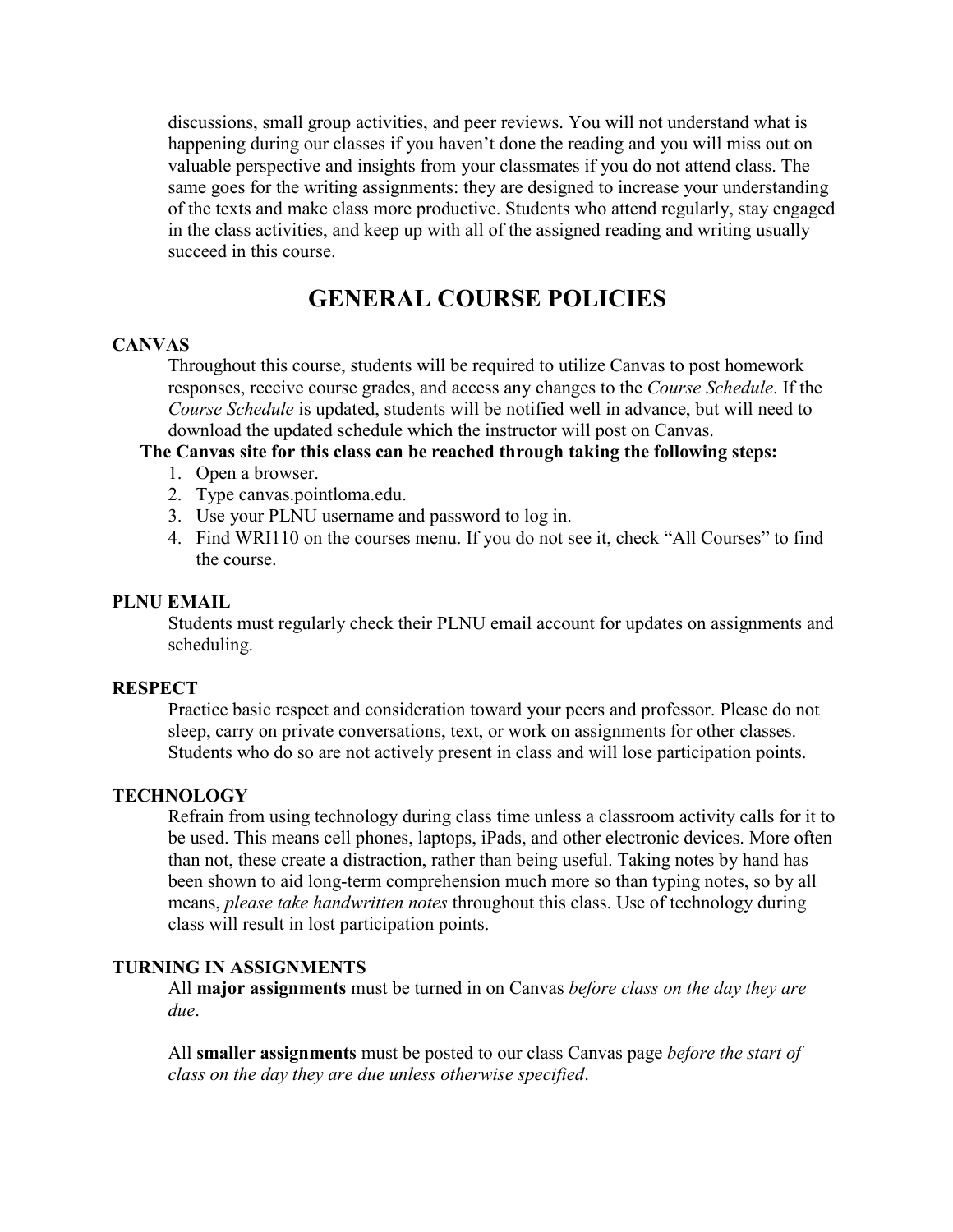Late essay assignments are those turned in any time after class on the due date. Late essays will lose a letter grade for each class period they are late (so an A becomes a B after one class period, and so on). Late essays must brought to the next class period, though keep in mind the above penalty for each day late. It is your responsibility to ensure that I receive your essay on the day it is due. If you know you won't be in class on a day a major assignment is due, it's your responsibility to turn it in ahead of time. **I will not accept late homework, and missed in-class work and quizzes cannot be made up.** 

#### **ACADEMIC HONESTY**

Students should demonstrate academic honesty by doing original work and by giving appropriate credit to the ideas of others. Academic dishonesty is the act of presenting information, ideas, and/or concepts as one's own when in reality they are the results of another person's creativity and effort. A faculty member who believes a situation involving academic dishonesty has been detected may assign a failing grade for that assignment or examination, or, depending on the seriousness of the offense, for the course. Faculty should follow and students may appeal using the procedure in the university Catalog. See [Academic Policies](http://catalog.pointloma.edu/content.php?catoid=18&navoid=1278) for definitions of kinds of academic dishonesty and for further policy information.

#### **PLNU COPYRIGHT POLICY**

Point Loma Nazarene University, as a non-profit educational institution, is entitled by law to use materials protected by the US Copyright Act for classroom education. Any use of those materials outside the class may violate the law.

#### **PLNU ACADEMIC ACCOMMODATIONS POLICY**

If you have a diagnosed disability, please contact PLNU's Disability Resource Center (DRC) to demonstrate need and to register for accommodation by phone at 619-849-2486 or by e-mail at [DRC@pointloma.edu.](mailto:DRC@pointloma.edu) See [Disability Resource Center](http://www.pointloma.edu/experience/offices/administrative-offices/academic-advising-office/disability-resource-center) for additional information.

#### **PERSONAL NEEDS**

Counseling is available in the Wellness Center for undergraduate students at PLNU. They are open Monday through Friday during the academic school year to offer morning, afternoon, and evening appointments. Please call (619) 849-2574 to schedule a counseling appointment.

#### **PREPARATION**

You will be expected to come to class prepared to discuss readings, share your work, or comment on other students' work. Being prepared for each class is vital in creating a classroom that is conducive to learning—take notes as you read the textbook and assigned readings as this allows you to remember the material more fully. Be aware that you may also have assignments on Canvas, which must be done before class in addition to readings. If you do not consistently prepare for class, this will also negatively affect your participation grade in the course.

#### **COMPLETION POLICY**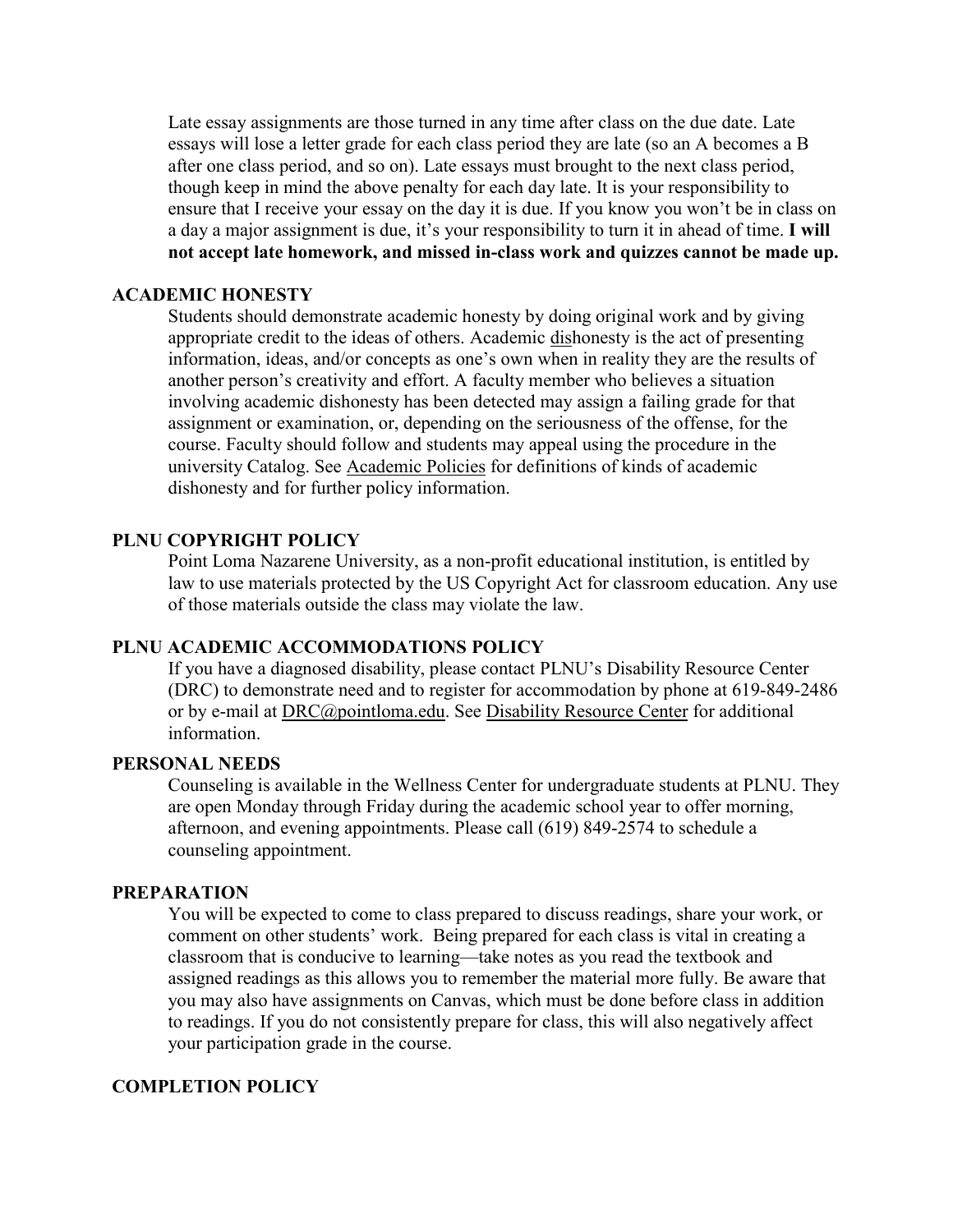You must complete all major essay assignments and the College Composition Final to pass this course.

#### **WRITER'S STUDIO**

SAT, ACT, and diagnostic essay scores reveal your strengths and weaknesses as a writer, thinker, and communicator on the college entry level. Your diagnostic exam results and your professor's discretion will determine whether or not you will benefit the most by enrolling in WRI 097 which is a writing skills tutorial held in the Writers' Studio. If your score qualifies you to enroll in WRI 097, you will fulfill the requirements by working on your writing skills with a trained tutor in the Writers' Studio for one hour once-a-week for 10 weeks beginning the third week of the semester. You will be required to attend an introductory session to the Studio the second week of classes. During that session you will sign-up for a time to work with a writing consultant one hour a week throughout the semester. The writing assignments you work on with the consultant will be assignments assigned in this writing course. Students who work in the Studio benefit greatly from the time spent working alongside a pedagogically trained fellow writer.

The fee for the Studio, WRI 097, is \$150.00. Should you have the privilege of working in the Studio, know that the \$150.00 lab fee replaces a 3 unit, not-for-college credit course your scores would have previously required you to take. Failure to complete WRI 097 will result in a failing grade in WRI 110 and re-entry into the Studio the following semester to complete 10 sessions.

# **HOMEWORK AND COURSE ASSIGNMENTS**

#### **FORMAT FOR ASSIGNMENTS**

- All work handed in must be typed unless specifically noted in the assignment.
- The paper format for all papers is MLA Style, unless APA is agreed upon for the research paper only.
- Major assignments must be turned in on Canvas in .pdf, .doc, or .docx format.
- Use standard 12 point Times New Roman Font.
- Use standard MLA heading for your name, my name, course name/number, and date.
- Double-space the entirety of your document.
- Use 1 inch margins for each side. NOTE: Microsoft Word is set to 1.25 margins.
- Before turning in your essay, use CTRL+A to select all; then click the bottom right arrow in the "Paragraph" box on Word's "Home" tab; then check the box that says "Don't add space between paragraphs of the same style." There should not be an extra space added between paragraphs.
- Insert your last name and a page number for each page after page 1 in the top right margin.
- Staple 2 or more page assignments on the top left corner.
- No cover sheets, unless specified by the assignment.

#### **CURRICULUM REQUIREMENTS**

To complete this course each student must write 2 in-class and 3 out-of-class formal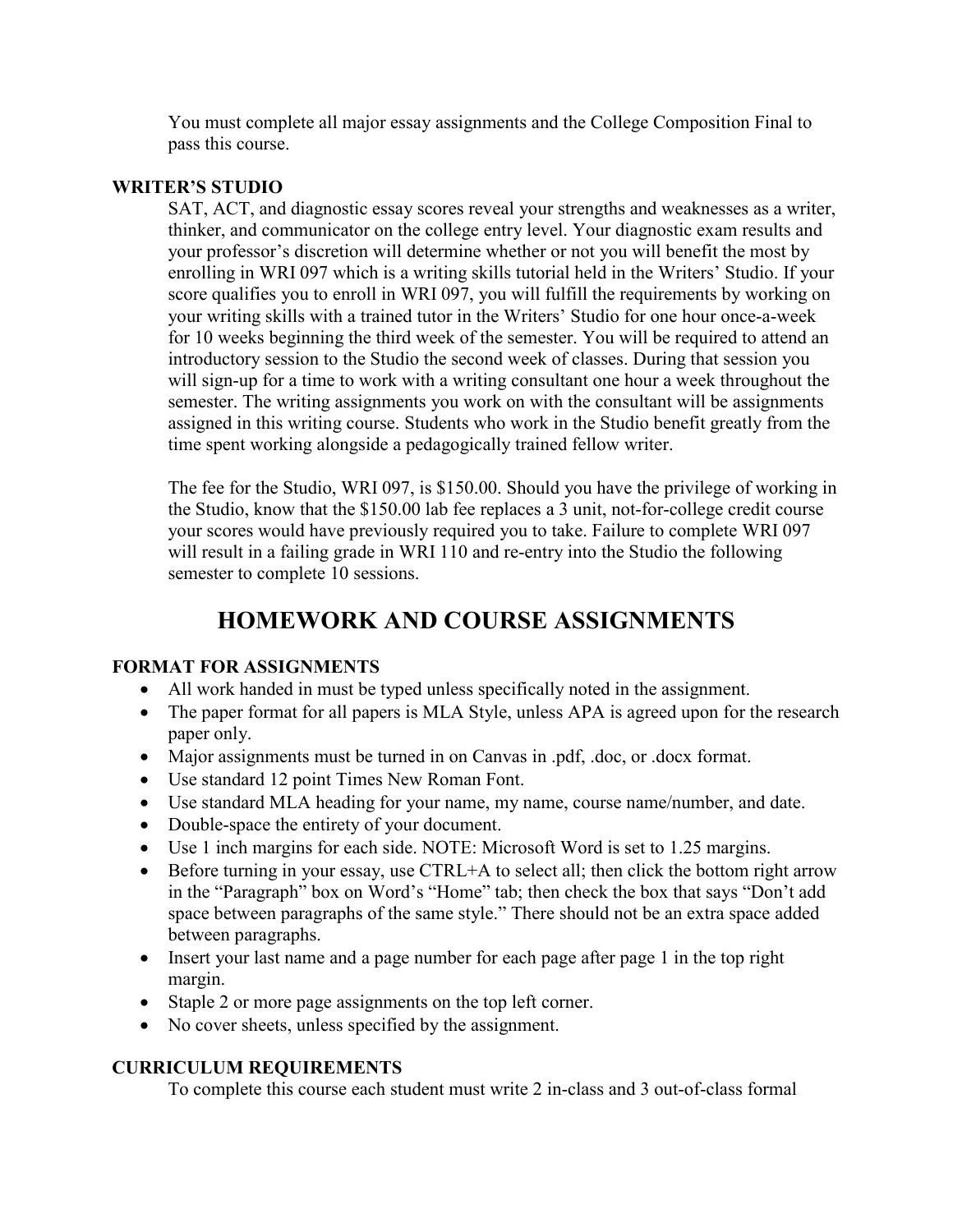essays (4-5 pages), and one research paper (10-12 pages) with at least 12 sources cited.

### **MAJOR ESSAY ASSIGNMENTS**

#### **In-Class Essay Assignments:**

- Essay 1—Jan. 9—Diagnostic (1000-1600 words written in class) = no points
- Essay 6—April 29—Final Essay Exam, 7:30-10:00 a.m.  $= 100$  points

Four essays will be written outside of class and will make up 70% of your course grade. Pre-work and drafts of these essays will be responded to by your instructor and your peers. Detailed assignment sheets will be handed out for each essay.

#### **Outside Class Essay Assignments:**

| $\div$ Essay 2—Jan. 25—Evaluation (4 pages)                                     | $= 100$ points |
|---------------------------------------------------------------------------------|----------------|
| $\div$ Essay 3—Feb. 8—Causal Argument (4 pages)                                 | $= 150$ points |
| $\div$ Essay 4—March 1—Proposal (4 pages)                                       | $= 150$ points |
| $\div$ Essay 5—April 26—Research Paper (10-12 pages, not including Works Cited) |                |
|                                                                                 | $=$ 300 points |

#### **Essay Total: 800 Points**

#### **INFORMAL WRITING/HOMEWORK**

Informal Writing/Homework consists of: in-class work, short exercises written outside of class, reading quizzes, Canvas assignments, and other work. Each homework assignment will have a specific point value, but the total grade will be a percentage grade totaling 100 points. Ex: if you get an average of 8/10 (80%) on all homework grades, then you would receive 80/100 (80%) for this category.

#### **Homework Total: 100 Points**

#### **CLASS PARTICIPATION (INCLUDES PEER REVIEW)**

Coming to class well-prepared is critical in an activity- and discussion-based course like this one. I expect you to come to each class prepared—that means not just doing the reading, thinking about it, and digesting it, but also *bringing your textbook or printed readings to class.* Coming to class without the assigned reading for the day will result in a loss of participation points. You should also be prepared to actively engage in class discussions, peer reviews, and other in-class activities. I expect you each to meaningfully engage with the coursework and with one another.

Class participation will be graded out of 70. Each class that you attend and participate in is worth 1 point, up to a max of 37 points (40 non-exam MWF meetings—any additional points acquired will be extra credit). You can miss three classes without it affecting your grade—but you are still responsible for the readings/homework due on the days you're absent. If you miss class or are significantly unprepared for class, you'll earn a zero for that day. **Each absence beyond 3 will result in 5 points being subtracted from the participation category.**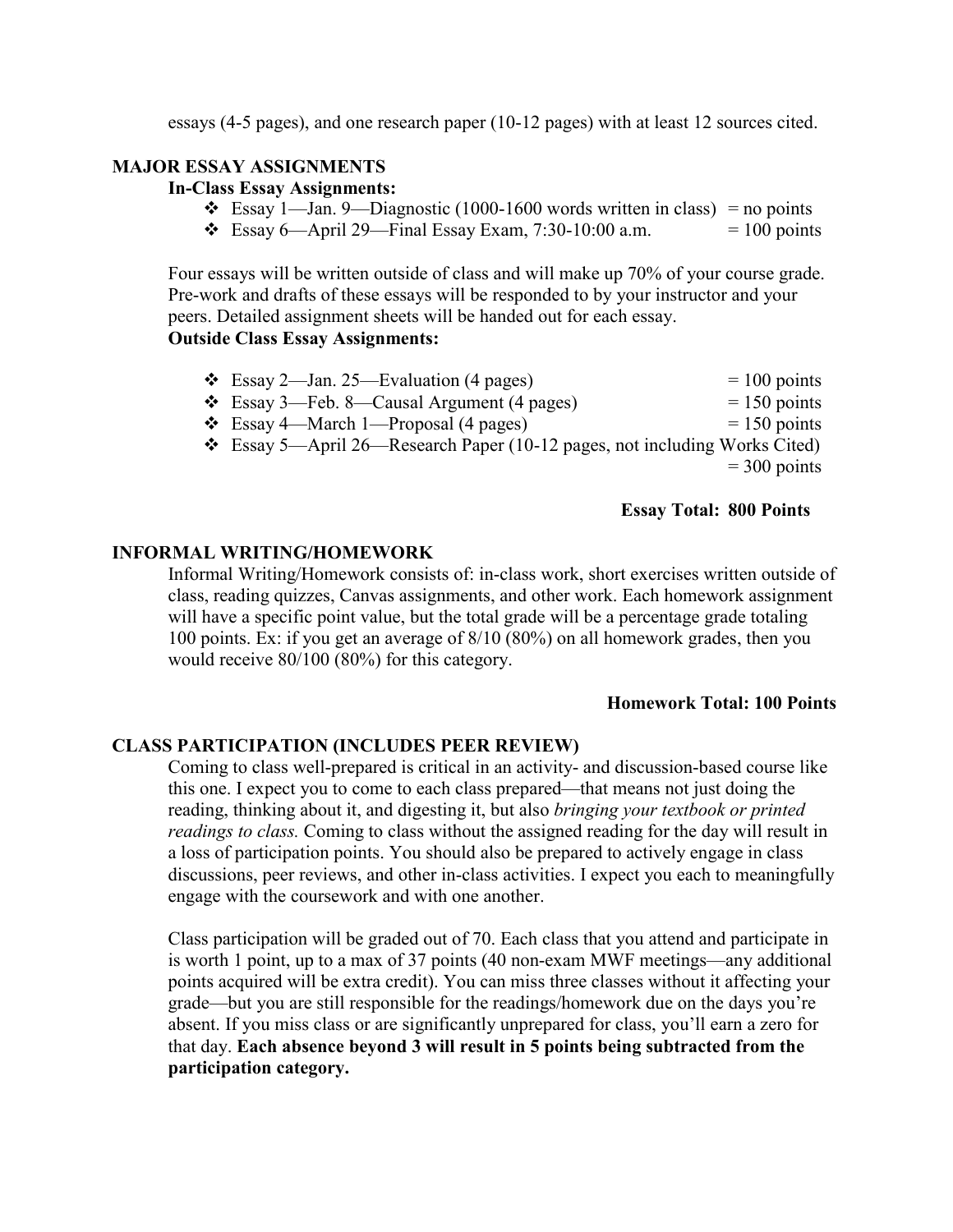For the remaining 33 points of your participation grade, you'll earn a 20 if you're doing the basics of engaging with the class; you'll earn a  $20+$  if I see you regularly leaping in and making strong contributions during full-class discussions, providing leadership or encouragement during group work, going the extra mile in giving specific feedback on your peers' writing, arriving on time to class, and/or otherwise demonstrating very strong preparation for and engagement in the class work; you'll earn a 10 or lower if you are frequently late, unprepared, inattentive, or disruptive.

I expect you to attend class and to arrive on time—but I also understand that things come up. In the case of an emergency, please contact me as soon as possible to discuss what arrangements can be made.

Peer review participation will be worth 5 points per peer review day, totaling 30 points.

#### **Participation Total: 100 Points**

**COURSE TOTAL = 1000 Points**

#### **LETTER GRADE GUIDELINES**

|                    |        | 920 - 1000 points  | A | 900 - 919 points   | $A-$  |
|--------------------|--------|--------------------|---|--------------------|-------|
| 880 - 899 points   | $B+$   | 820 - 879 points   |   | $800 - 819$ points | B-    |
| 780 - 799 points   | $($ +  | 720 - 779 points   |   | 700 - 719 points   | $C$ - |
| $680 - 699$ points | $1) +$ | $620 - 679$ points |   | $600 - 619$ points | D-    |

#### **WHAT ESSAY GRADES ACTUALLY MEAN**

**A: Exceptional Work**: complex understanding and insightful application of skills and concepts; sophistication and depth in interpretation and style; proficiency in standard grammatical form and documentation conventions; high competence in all or almost all categories of the grading rubric.

**B: Very Good Work**: clear, thoughtful understanding and sound application of skills and concepts; correct written presentation; high competence in most categories of the grading rubric.

**C: Adequate Work**: obvious, general, or vague understanding and application of skills and concepts; acceptable written presentation; basic competence in many categories of the grading rubric.

**D: Less-than-Satisfactory Work**: limited understanding and weak application of skills and concepts; poorly presented written work; low competence in many categories of the grading rubric.

**F: Unsatisfactory Work**: inadequate understanding and incorrect application of skills and concepts; unacceptable written presentation; incompetence in most categories of the grading rubric.

#### **COURSE SCHEDULE**

| <b>DATE</b>     | <b>READING</b>    | <b>ASSIGNMENTS DUE (in bold)</b> |
|-----------------|-------------------|----------------------------------|
| WEEK 1          |                   |                                  |
| Tuesday, Jan. 8 | Go over syllabus. |                                  |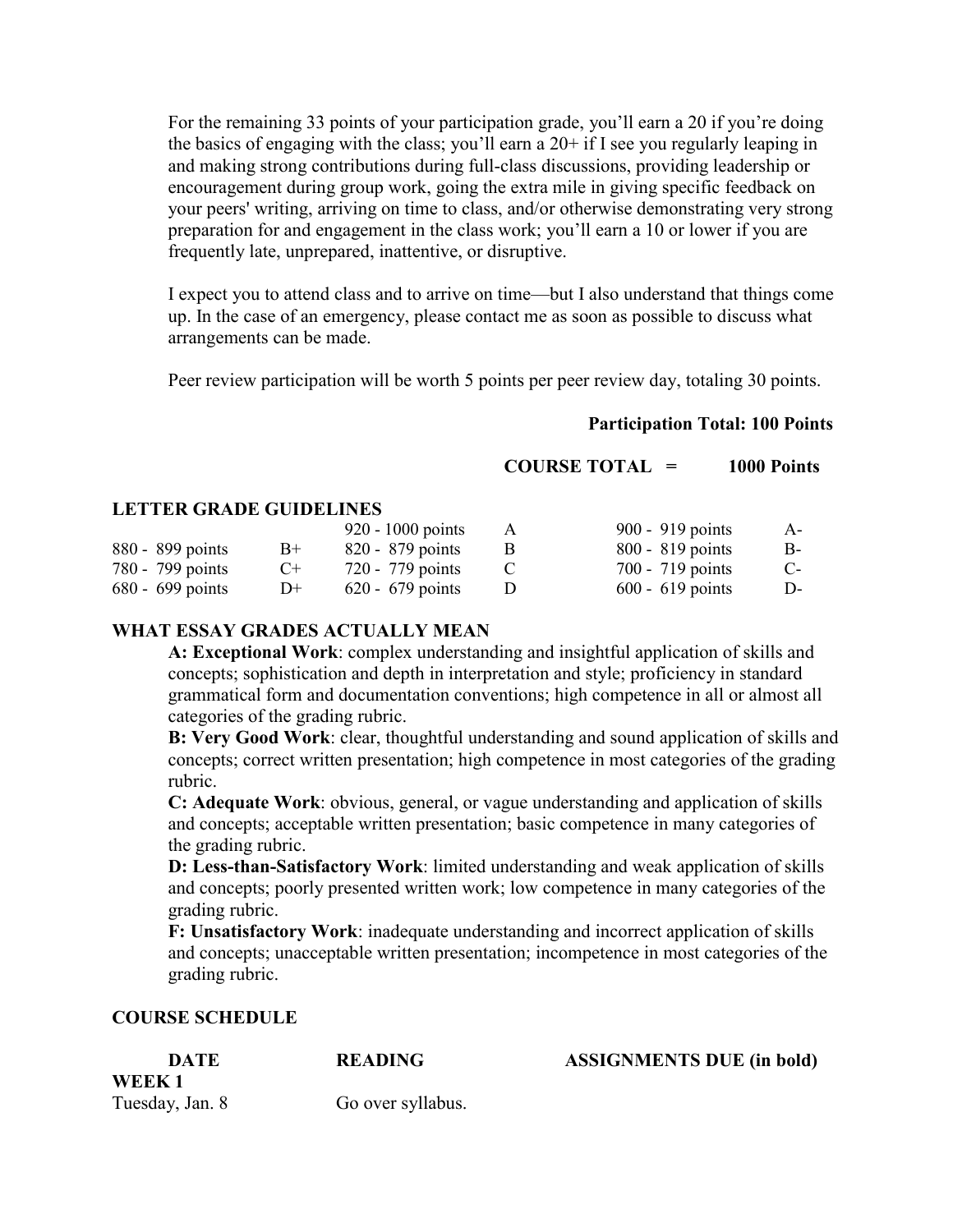| Wednesday, Jan. 9<br>Friday, Jan. 11<br><b>WEEK2</b> | Chapter 1: Everything Is an Argument                                                                                                    | Readings for Diagnostic Essay In Class: Diagnostic Essay        |  |
|------------------------------------------------------|-----------------------------------------------------------------------------------------------------------------------------------------|-----------------------------------------------------------------|--|
| Monday, Jan. 14                                      | Chapter 10: Evaluations;<br>Tsukayama's "My Awkward<br>Week with Google Glass"                                                          | Bring 3 possible Evaluation topics<br>to class                  |  |
| Wednesday, Jan. 16                                   | Chapter 2: Pathos;<br>Kamperman's "The Wikipedia<br>Game"                                                                               | Post Evaluation Topic to Canvas                                 |  |
| Friday, Jan. 18<br>WEEK 3                            | Chapter 3: Ethos                                                                                                                        | Post Planning Doc. to Canvas                                    |  |
| Monday, Jan. 21                                      | <b>MLKJ DAY-NO CLASS</b>                                                                                                                |                                                                 |  |
| Wednesday, Jan. 23                                   | Essay to class                                                                                                                          | In-Class Peer Review: Bring 2 printed copies of your Evaluation |  |
| Friday, Jan. 25<br><b>WEEK4</b>                      | Chapter 13: Style in Arguments                                                                                                          | <b>Evaluation Essay Due</b>                                     |  |
|                                                      |                                                                                                                                         |                                                                 |  |
| Monday, Jan. 28                                      | Chapter 11: Causal                                                                                                                      | Post 2 Possible Causal Argument                                 |  |
|                                                      | Arguments                                                                                                                               | Topics to Canvas                                                |  |
| Wednesday, Jan. 30                                   | Jiang's "Dota 2: The Face<br>of Professional Gaming"                                                                                    | Post Planning Doc. to Canvas                                    |  |
| Friday, Feb. 01                                      | Chapter 7: Structuring                                                                                                                  | Find 2 articles that relate to your                             |  |
|                                                      | Arguments                                                                                                                               | argument and bring them to class                                |  |
| WEEK <sub>5</sub>                                    |                                                                                                                                         |                                                                 |  |
| Monday, Feb. 04                                      | "Tierney's "Can a<br>Playground Be Too Safe?                                                                                            | Bring Printed Introduction to class                             |  |
| Wednesday, Feb. 06                                   | Argument Essay to class                                                                                                                 | In-Class Peer Review: Bring 2 printed copies of your Causal     |  |
| Friday, Feb. 08<br>WEEK 6                            | Chapter 4: Logos                                                                                                                        | <b>Causal Argument Essay Due</b>                                |  |
| Monday, Feb. 11                                      | Chapter 12: Proposals<br>Arguments                                                                                                      | Post 2 Possible Proposal Topics to<br>Canvas                    |  |
| Wednesday, Feb. 13                                   | Postrel's "Let's Charge"<br>Post Planning Doc. to Canvas<br>Politicians for Wasting Our Time,"<br>and Riley II's "Disability and Media" |                                                                 |  |
| Friday, Feb. 15                                      | Deshpande's "A Call to<br>Improve Campus Accessibility"                                                                                 |                                                                 |  |
| WEEK <sub>7</sub>                                    |                                                                                                                                         |                                                                 |  |
| Monday, Feb. 18                                      | Chapter 13: Style in Arguments                                                                                                          |                                                                 |  |
| Wednesday, Feb. 20                                   | Chapter 22: Documenting Sources (Read 1/2 of chapter that applies<br>to your research paper)                                            |                                                                 |  |
| Friday, Feb. 22                                      | Chapter 21: Plagiarism and Academic Integrity                                                                                           |                                                                 |  |
| <b>WEEK 8</b>                                        |                                                                                                                                         |                                                                 |  |
| Monday, Feb. 25                                      | Essay to class                                                                                                                          | In-Class Peer Review: Bring 2 printed copies of your Proposal   |  |
| Wednesday, Feb. 27                                   | Chapter 14: Visual Rhetoric,                                                                                                            | Create a meme that makes an                                     |  |